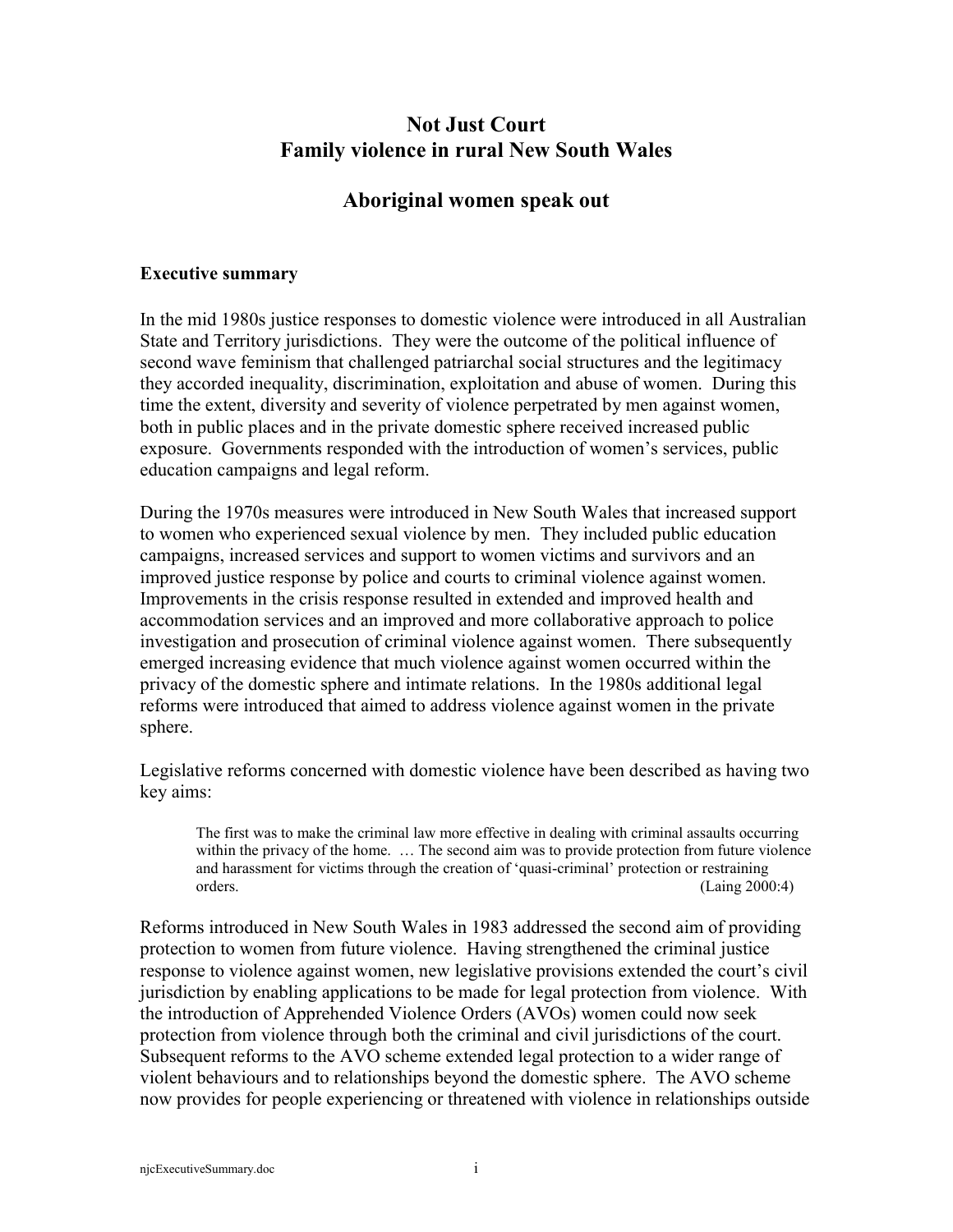the domestic sphere to apply for a personal Apprehended Violence Order (APVO), and for those experiencing violence within domestic relations to seek a domestic violence order (ADVO). The focus of this research is ADVOs, the aims and intentions of which are described in Part 15A of the *Crimes Act 1900* as follows*:*

Section 562AC

- (2) This Division aims to achieve its objects by:
	- (a) empowering courts to make apprehended violence orders to protect people from domestic violence, and
	- (b) ensuring that access to courts is as speedy, inexpensive, safe and simple as is consistent with justice.
- (3) In enacting this Division the Parliament:
	- (a) recognises that domestic violence, in all its forms, is unacceptable behaviour, and
	- (b) recognises that domestic violence is predominantly perpetrated by men against women and children, and
	- (c) recognises that domestic violence occurs in all sectors of the community.

#### **Not just court – exploratory research**

The impetus for the exploratory research described here came from a review of the Chamber Magistrate and other Local Courts' services undertaken by the Office of the Director of Local Courts of the New South Wales Attorney-General's Department. Participants in that review included individual and professional users of Local Courts' services from Aboriginal communities in inland rural towns. Aboriginal participants expressed concern about the limitations of existing measures for obtaining legal protection from family violence and a desire for additional protective measures (Moore 1999:30).

Basically we need to start putting the issue of violence against women - on a political agenda. And getting government to - not just spoon-feed it, but shovel-feed it. (Bourke participant P Ll.2161- 2168)

This research, entitled *Not Just Court,* provided the opportunity to revisit the towns of Wagga Wagga, Dubbo and Bourke to discuss ideas about strengthening legal protection for women experiencing family violence and other protective measures. Aboriginal women led the discussion and the research retained that cultural focus, while raising issues that have relevance for women of all cultures in rural, remote and metropolitan locations. The research objectives included documenting perceptions of Aboriginal people in inland rural and remote New South Wales towns about: family violence and protection available through the New South Wales AVO scheme administered by police and courts; the cultural appropriateness of existing measures, and; ideas about additional measures that might be effective in reducing levels of family violence in their communities. Documenting these experiences and ideas was intended to inform government policy makers and program administrators about particular rural and cultural concerns.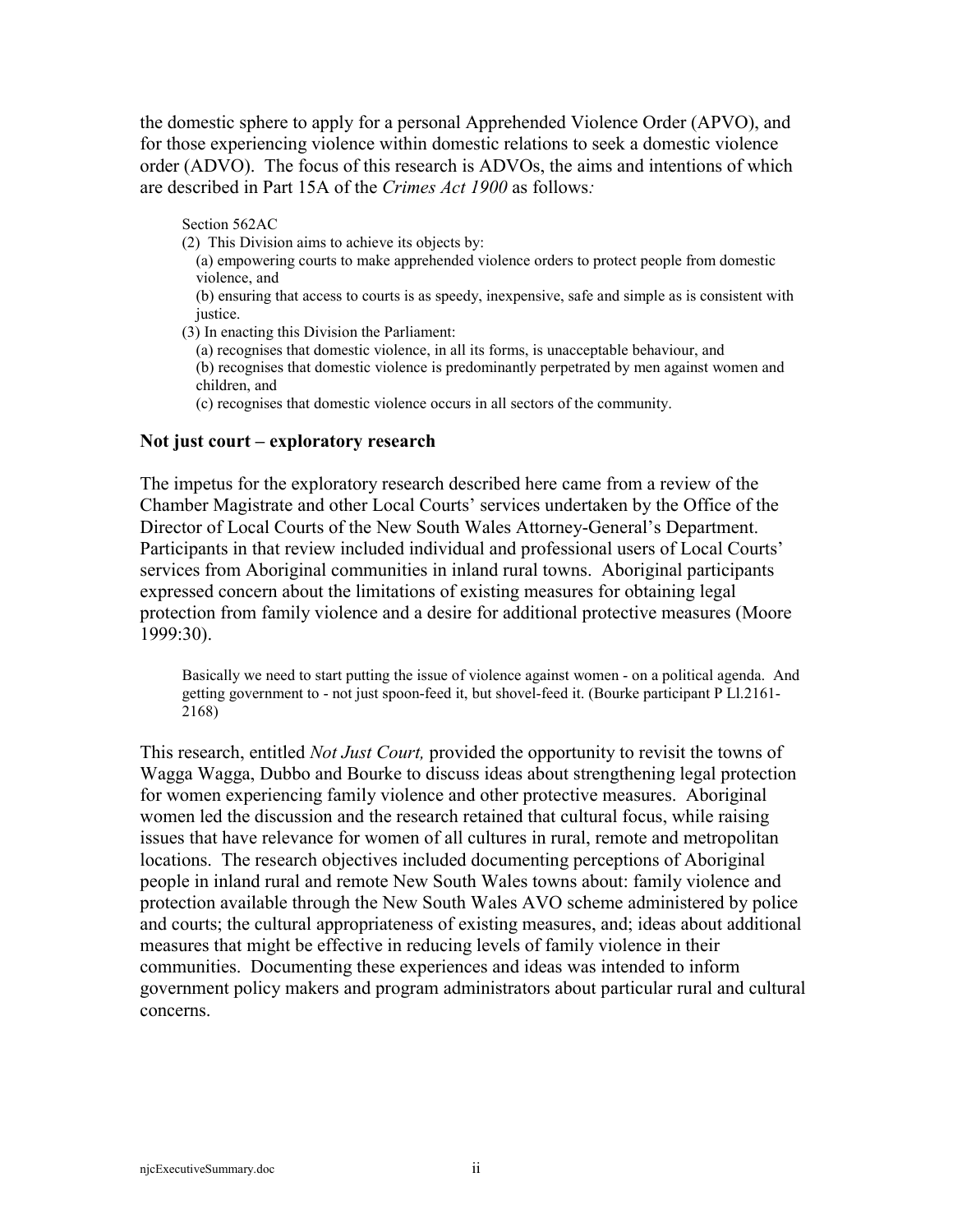### **Rural town profiles**

Rural town profiles were constructed to provide a broader context in which to understand the experiences and ideas of the total 37 focus group participants from the three towns. Participants included Aboriginal women with experience of family violence and practitioners who regularly provide services to Aboriginal women seeking safety from family violence. Opportunities were provided for individuals and practitioners to participate in separate discussion groups. In view of individual women wanting support from practitioners during group participation, and many practitioners having personal experience of family violence and the AVO scheme, the groups were mixed. Facilitated discussion addressed women's experiences of family violence, of seeking safety using services and social supports, and of applying for legal protection through the justice system. It also canvassed their ideas about additional anti-violence measures. In preparing for discussions and writing the report, a search of the literature on domestic and family violence provided information, concepts and exemplary programs used to guide discussion and report the findings.

The towns of Wagga Wagga, Bourke and Dubbo were established during 19<sup>th</sup> century colonisation. Their agricultural economies were founded on the dispossession of Aboriginal people from their land and resulted in their exploitation, geographic dislocation, loss of traditional cultures and marginalisation in the emergent mainstream society. Statistics obtained for each town describe the socio-economic make up, officially recorded violent crime and applications and outcomes of ADVOs, and allow comparisons with New South Wales.

Australian census data (Australian Bureau of Statistics Data 2000 & 2002) reveals that compared with the total New South Wales population, these town populations are less culturally diverse, having far smaller proportions of overseas born people. They also have substantially higher representations of people who are Aboriginal, under 14 years of age, unemployed and economically dependent on government welfare payments. The data suggests that like Indigenous Australians generally, these Aboriginal populations are socio-economically disadvantaged. New South Wales crime data for these towns shows comparatively higher levels of officially recorded crimes of assault, sexual assault and weapons offences (NSW Bureaus of Crime Statistics and Research 2002b). In keeping with these higher rates of violence, the rates of ADVO applications in the towns are also higher than for New South Wales (NSW Bureau of Crime Statistics and Research 2001a). Statistics used by Local Courts for management purposes indicate that the higher rate of ADVO applications in these towns is not consistently matched by higher rates of orders being granted through the courts (NSW Attorney General's Department 2000). This raises questions about the effectiveness of the legal response to the safety needs of women in these rural towns who are experiencing family violence. It might also be indicative of the unevenness in the provision of support services and the positive impact of the Women's Domestic Violence Court Assistance Scheme (CAS). The New South Wales government first funded CAS in 1996 through the Legal Aid Commission after the Department for Women released a report that found women needed assistance to participate in the legal process (Bradfield  $&$  Nyland 1998:14). At Wagga Wagga, where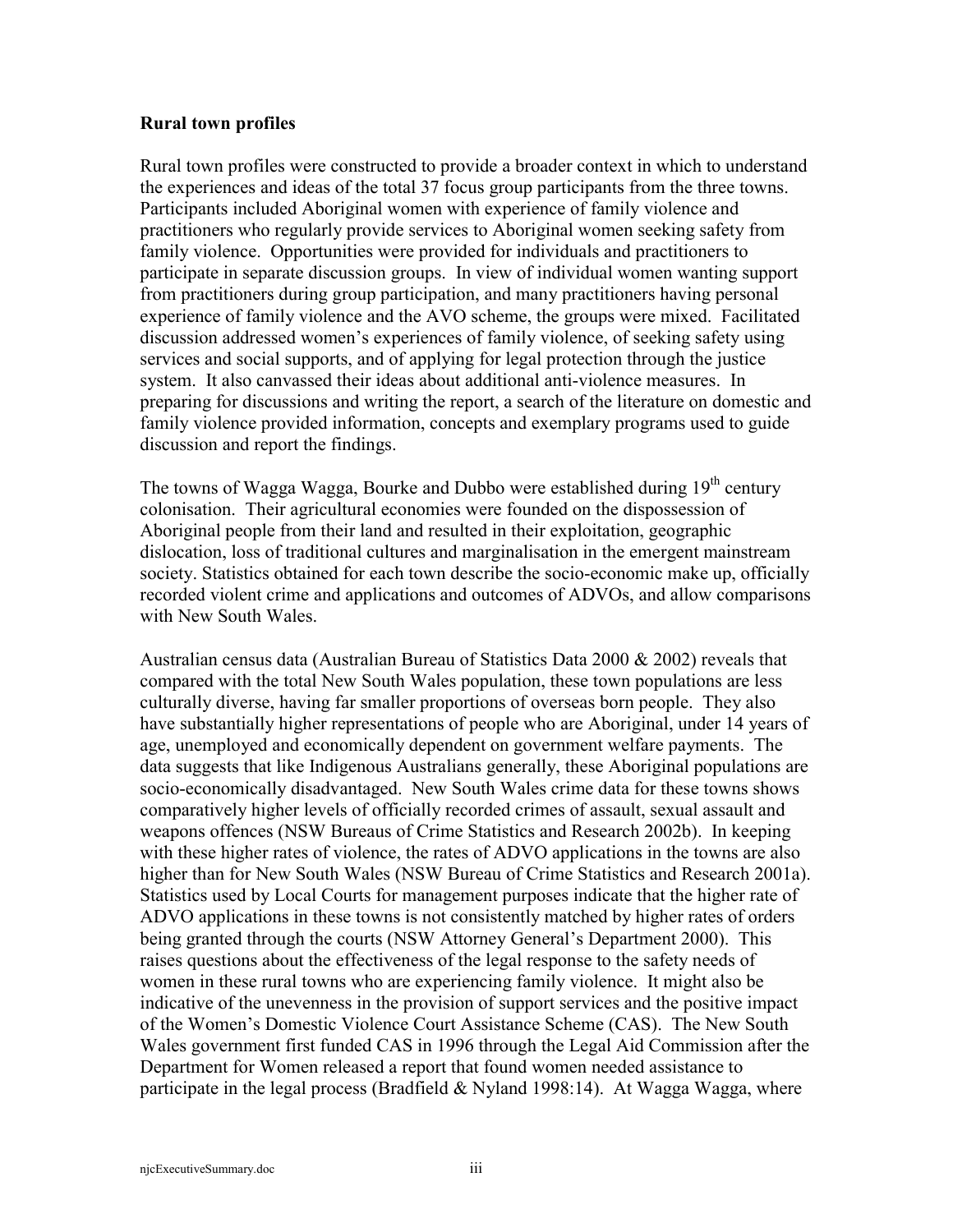CAS was well established before 1998, the percentage of applications that resulted in final orders was higher than for New South Wales in both 1998 and 1999. At Bourke, where CAS was an emerging service in 1999, the percentage of orders granted increased from 35% in 1998 to 43% in 1999 (NSW Attorney General's Department).

Since the commencement of the AVO legislation in 1983, there has been no comprehensive evaluation of the New South Wales AVO scheme. A limited scope evaluation of the AVO scheme published by the Bureau of Crime Statistics and Research focused on orders granted in selected metropolitan courts, and did not address the experiences of applicants who were not granted a final order or of applicants in rural or remote locations (Trimboli & Bonney 1997:20).

### **Family violence – experiences and contributing factors**

The term 'family violence', is used by Indigenous people to describe interpersonal violence that occurs within the privacy of the domestic sphere and intimate and extended family relationships. The preference for the term 'family violence' rather than 'domestic violence' reflects the extended nature of the family structure in modern Indigenous communities, and the fact that the violence might be perpetrated by or against a family member other than an intimate partner. The following Aboriginal and Torres Strait Islander Commission (ATSIC) definition is adopted here:

'… the beating of a wife or family members, homicide, suicide and other self-inflicted injury, rape, child abuse, child sexual abuse, incest… (more than) serious physical injury but also verbal harassment, psychological and emotional abuse and economic deprivation, which although as devastating are even more difficult to quantify than physical abuse.' (Atkinson 1996:5)

Aboriginal women in this study expressed grave concern about the high incidence of all types of violence covered by this definition including physical, sexual, verbal, mental, social and financial.

…there is family violence here, and it takes all forms of partner domestic violence, verbal abuse – really severe violence. … I don't know what the statistics are, but every week we're hearing of a stabbing. It is extreme physical violence. With weapons - bottles, a lot of … people are slashed with bottles or hit on the head with bottles. Between partners, but also within families, like just alcohol-induced - - (Bourke participant P Ll.29-45)

In all three towns participants could recall a recent instance in which women died as a result of family violence by a male partner.

…growing up an Aboriginal person in the community where I come from, I hardly ever saw violence. But when I came to (this town) I got a really big shock at the amount of violence. … I mean, a case recently where a young girl (in one part of town) was belted to death – Yes. That affected a lot of people. She was 23. … People are trying to avoid even talking about it - - for the fear. (Dubbo participant P Ll. 87-103)

Aboriginal men were identified as the most frequent perpetrators of family violence. Concerns about family violence include the extreme and immediate harm caused to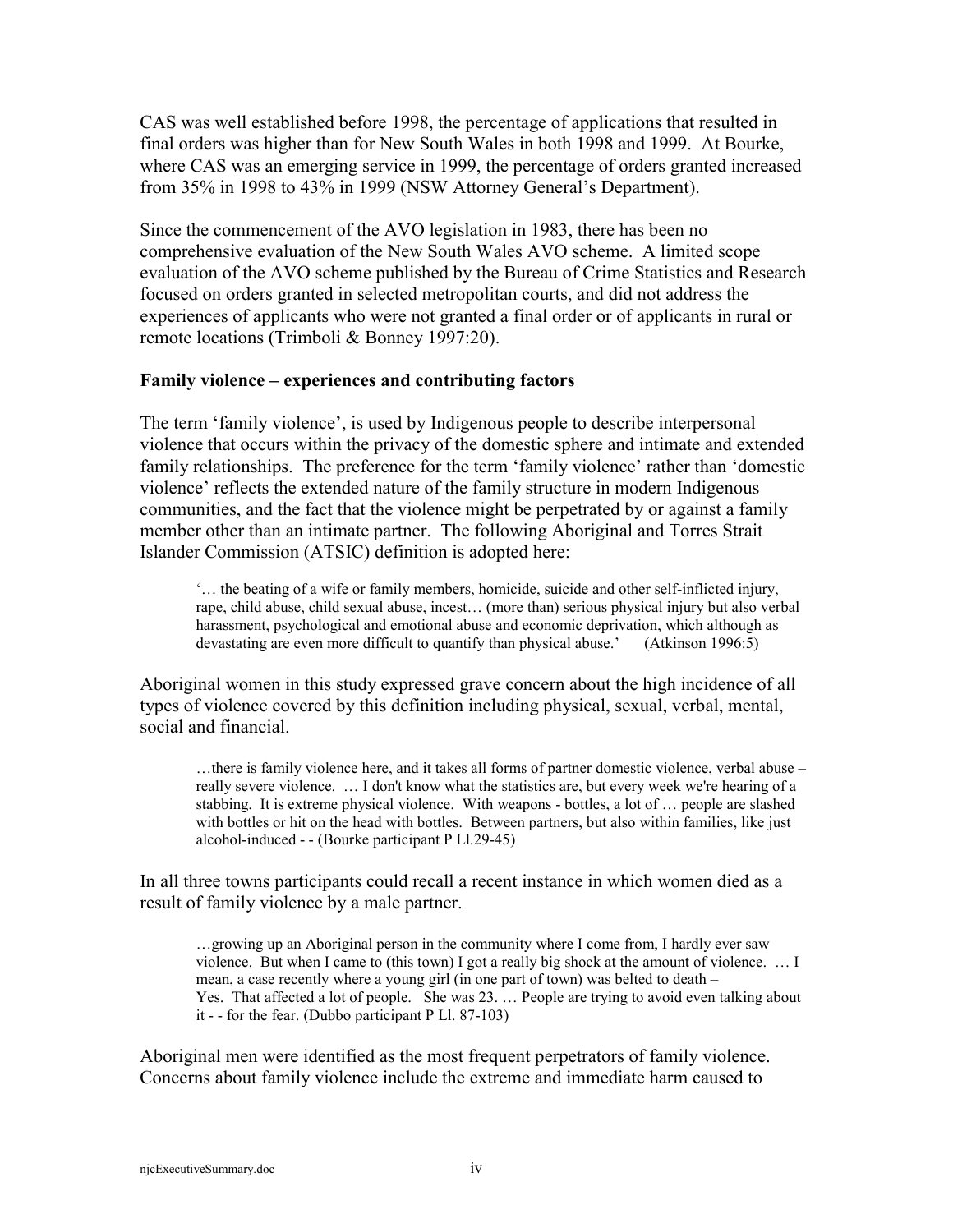individual women, children and elders, and extend to the harm caused to the wider community and culture, both in the present and future.

I believe that the people who are committing the violence against each other really have no idea what effect it's having on their children. - I don't think anybody has got through to them that, "If you could stop the violence then your children don't have to become violent when they grow up." (Bourke participant P Ll. 1171-1181)

Identified contributors to family violence fall within Memmott et. al.'s typology (2001:11) that includes 'underlying factors' such as arise from colonisation processes, 'situational' factors connected for instance with unemployment and alcohol abuse, and 'precipitating' factors that can arise in the stress and conflict of daily life.

### **Seeking help – inhibitors, services and supports**

Rural Aboriginal women are inhibited from seeking help from family violence by the same factors that confront other Australian and rural women. Women generally confront fear, isolation, shame, commitment to family relationships, fear of being negatively judged and a lack of confidence that services and supports can help (Keys Young 1998:23-24). Rural women also confront conservative attitudes about women's role that contribute to community tolerance of violence against women, differing conceptions of what constitutes family violence, lack of confidentiality, lack of access to services and supports, and fear of exclusion from the community and town (Alston 1997).

Focus group participants in this study identified additional culturally specific inhibitors, including a comparatively higher level of tolerance of violence within Aboriginal communities, fear and mistrust of government officials in general, and fear of police and justice officials in particular. They reported that so widely held is the fear of government intervention that a member of their community who reports an incident of family violence to public officials risks reprisal from others in their extended family and community.

Participants in all three towns reported that women who decide to seek safety for themselves from family violence, and those who seek safety for their children, lack adequate access to services, information and the informal and formal social supports they need.

I had to wait in the park one night and it was in the middle of winter. I had this big leather coat. I put it on my little son and I sat there and I prayed because I didn't know where to go - up in that park and it was freezing. I just didn't know where to go, and I had to sit in the park. (I had) no money and the phone wasn't working and it was 2, maybe close to 3 o'clock, in the night. I can't go knocking on people's doors at that time. I was too scared to move. We just sat in a tiny little spot and we hid. I didn't even want to light up a smoke because I thought he'd see the smoke. (Wagga Wagga participant I Ll. 268-291)

They reported that improved access is needed to mainstream services including telephones, transport, financial assistance and housing. Also, that women experiencing family violence, and their most accessible informal supports of neighbours, friends and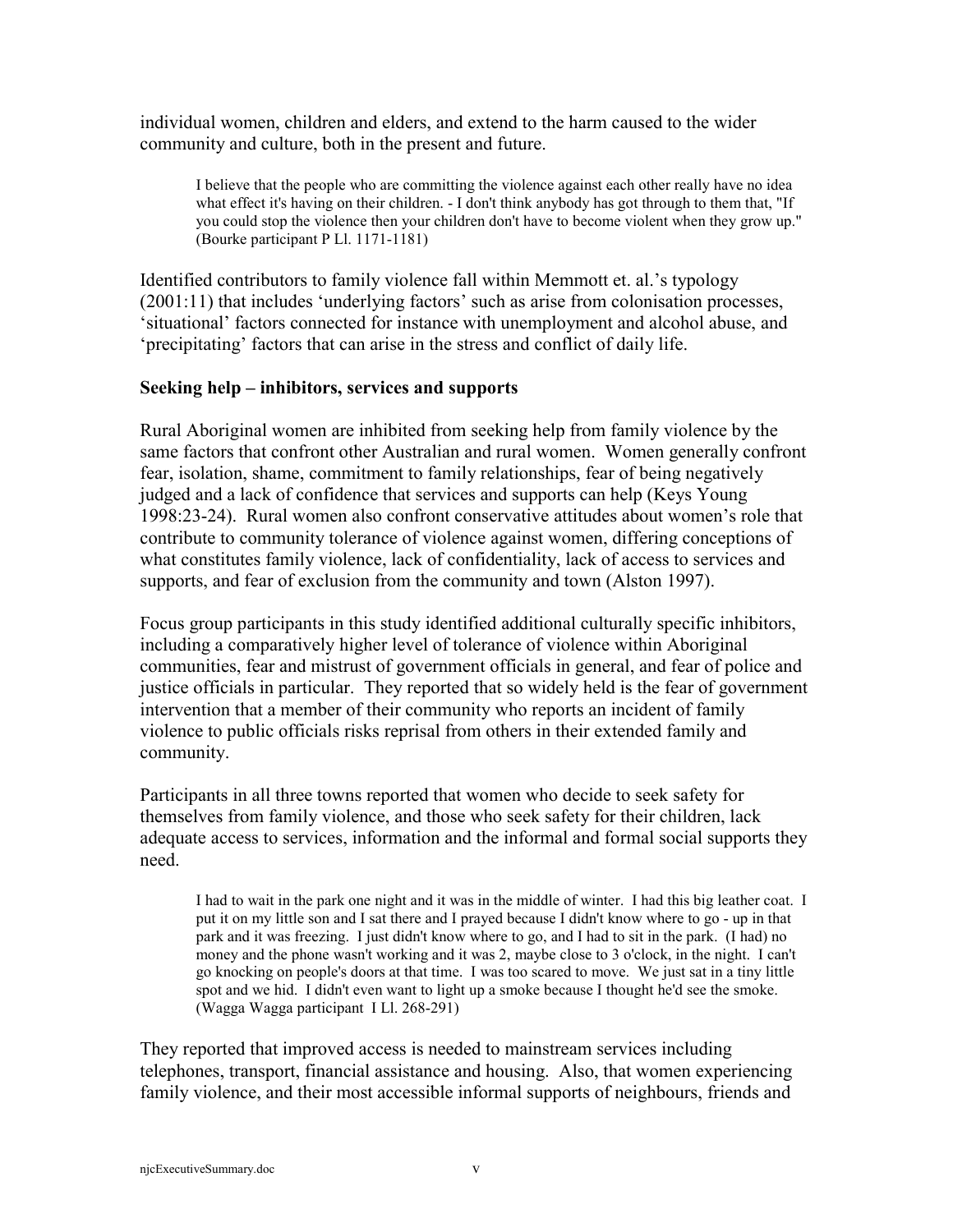extended family, commonly lack the awareness and information essential to validate the wrongfulness of the violent conduct and identify potential sources of help. The most helpful formal supports were identified as specialist social service agencies that provide services to women and/or to Aboriginal people. They identified a need for new strategies to improve Aboriginal access to a wider range of formal support services. Discussion about culturally relevant strategies included publicising the services in media that is accessed by Aboriginal people, employing cultural specialists, and adopting outreach and home visiting models of service provision.

### **Legal protection and formal justice**

The New South Wales justice system can provide legal protection from interpersonal, domestic and family violence through criminal and/or civil proceedings. The criminal justice response can be invoked when police intervention in a violent incident results in their decision to charge and prosecute the alleged perpetrator. Police rely on information provided by witnesses to the incident and evidence gathered at the scene. Civil proceedings are initiated when an individual or a police officer applies to the court for a personal or domestic AVO, as described here previously. A breach of the conditions of an AVO constitutes a criminal offence, an offence against justice that is subject to criminal process and sanctions, including the potential for a sentence of imprisonment.

Colonisation experiences of Aboriginal people operate as both an underlying factor in family violence and an inhibitor to women's use of the formal justice system in seeking protection for themselves and their children. Under assimilation policies governments have used the justice system, police and courts, to remove children from families. The operation of the criminal justice system has resulted in the substantial overrepresentation of Aboriginal people in law and justice processes, prisons and deaths in custody (Australian Bureau of Statistics 1997). This contributes to a reported ambivalence by Aboriginal women about seeking help through the police and courts. The need for help is countered by an unwillingness to contribute to the crimininalisation of a male partner.

**…**usually, when you talk to an Aboriginal woman who's been pretty well assaulted by their man, they won't lay charges because they say, "We just want him to stop. We don't want him to go to gaol. We just want him to stop." And you can explain the process to them, "Okay, an AVO doesn't mean a criminal offence unless he breaches that AVO," and you do explain it to them but still - the thought of gaol - -(Dubbo participant P Ll. 395-405)

Victims often experience contact with police and the court as further victimising. Participants in this and other research studies report that the police crisis response to family violence can be marked by misunderstanding, discrimination and mutual hostility (Kelly 1999:4-7). Court experiences are often marked by high levels of public scrutiny and shame, lack of access to information, lack of opportunity to participate fully in processes and decision making, lack of cultural understanding and risk of subjection to blame, discrimination and reprisal.

Despite the disincentives for using the formal justice system, there was agreement amongst practitioners and victims who participated in these discussions that legal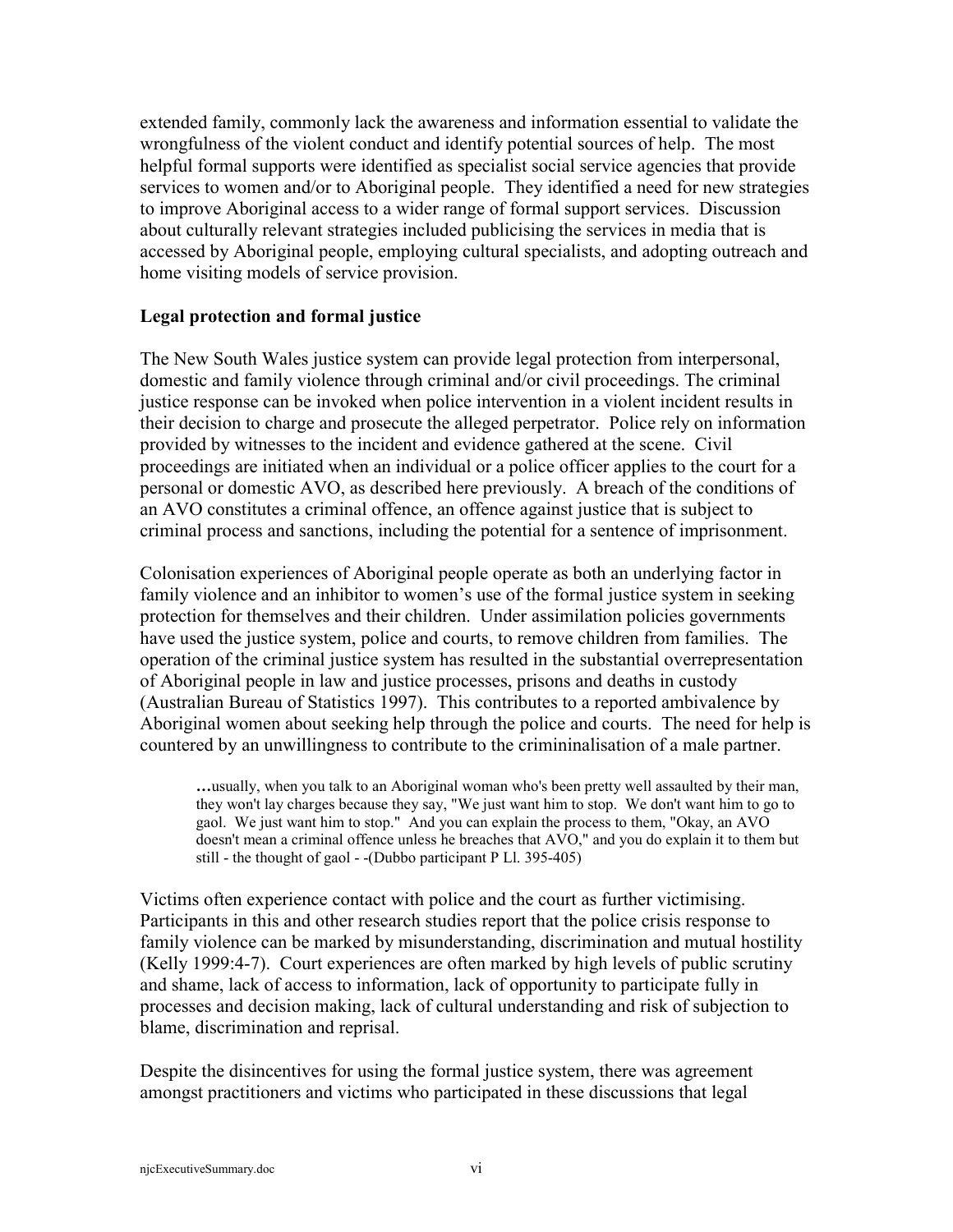responses offer important protection to Aboriginal women seeking safety from family violence. Justifications for this view were publicly known local incidents of family violence of an extreme nature, involving sexual violation, extreme physical injury and death. It was held that prosecution of criminal violence could sometimes be the only appropriate way to respond. The value of a legal response to criminal and non-criminal acts of family violence was considered to be in publicly demonstrating a lack of social tolerance for family violence and enabling the court to make orders that limit the future conduct of perpetrators. However, significant limitations in justice responses present rural Aboriginal women with barriers to legal protection.

Two main limitations of the criminal justice response were identified. Firstly, the substitution by police of criminal investigation and prosecution with civil ADVO proceedings can leave criminal violence unaddressed. Secondly, reluctance by victims of criminal violence to provide evidence to support criminal proceedings, due to the impact on the perpetrator and/or fear of reprisal, also limits the protective potential of the criminal jurisdiction.

So, (a) the police won't listen, and if they do get an AVO the police won't act on breaches, and (b) very often they don't report breaches anyway because, again, they don't want their blokes to go to gaol. (Dubbo participant P Ll. 1366-1372)

Suggestions for addressing these limitations were systemic reforms that improve the police response to criminal acts of violence, and remove the reliance on the victim for providing criminal evidence and decision-making relating to the laying of criminal charges.

Perceptions of the value of ADVOs are based in their potential to order legal limits on the perpetrator's future contact with, and conduct towards, protected persons. There is also a perception that this potential is not adequately realised due to limitations in the operation of the scheme that pose barriers or disincentives to its use. These limitations place Aboriginal women at risk of not initiating protective action, or of not pursuing the application.

One identified limitation of the AVO scheme is the lack of wide social consensus on the definition of family violence. The broad definitions adopted by feminists, policy makers and social service practitioners are not shared throughout the communities, including the media and justice personnel.

Well, the women are downplaying the violence so much. Unless they've got a black eye or cut or stabbed to pieces, they're not seeing any of these other forms of abuse as - being a victim of domestic violence. (Dubbo participant P Ll. 1613-1617)

… the long term perpetrators. … I'm quite convinced, just from talking to them, that they've got no idea what domestic violence is, for starters. They know to hit is domestic violence, but they've got no idea about the social isolation, the name-calling, the swearing and all of that, and the accusations and the jealousy, and they need to know that all of that is DV as well. (Bourke participant I Ll. 1853-1861)

Yes, you're actually better off if you've got an injury, a physical injury, because none of this other stuff is ever acknowledged. (Dubbo participant P Ll. 1628-1629)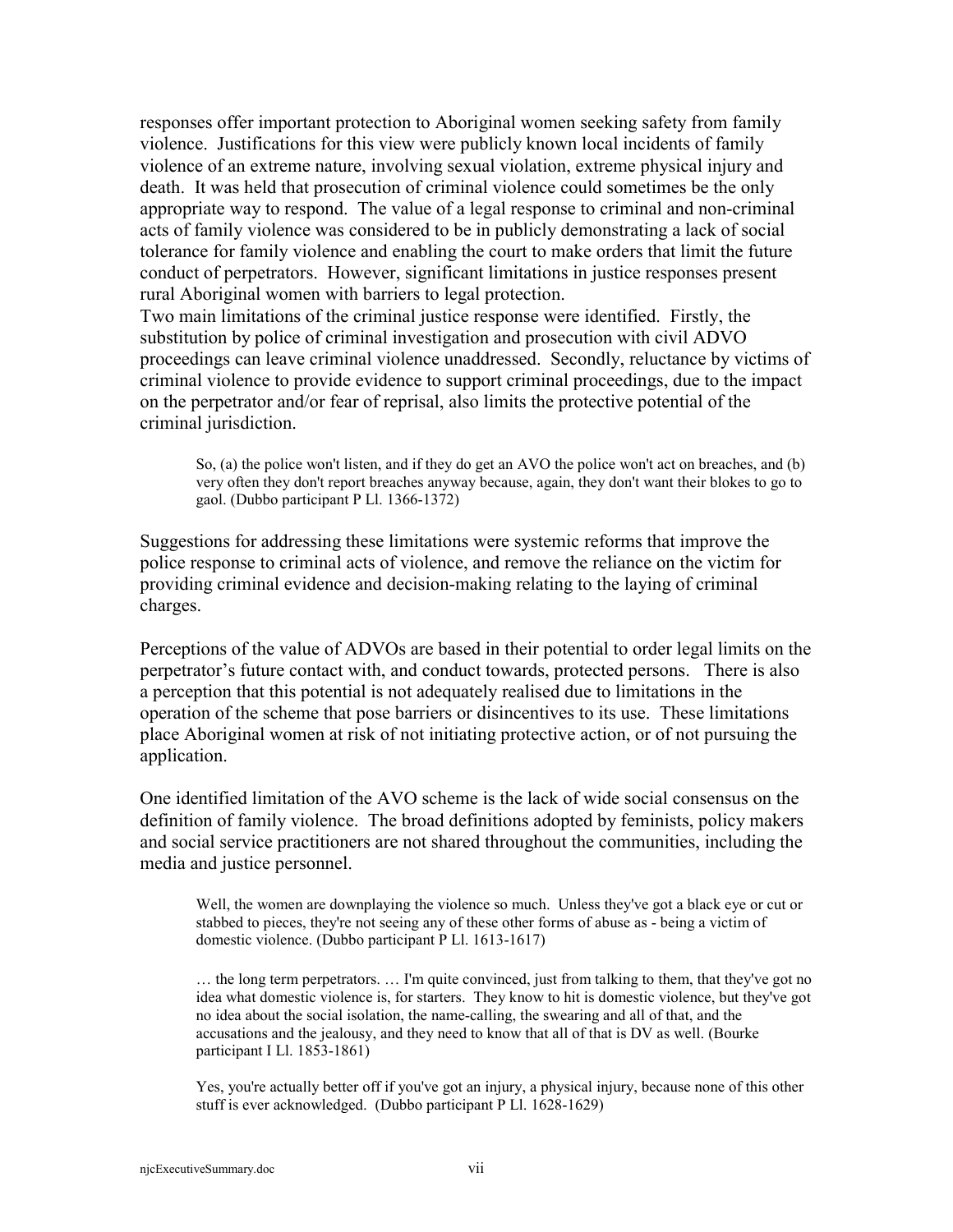Police (are obliged to) take out an apprehended violence order if they're of the opinion that an offence has occurred or is likely to occur. …but they don't do it. (Wagga Wagga participant P Ll. I445-1465)

This presents a barrier to obtaining protection through both informal supports and the formal justice system. Despite distinctions in criminal and civil laws and policies, police and legal personnel often apply the narrow definition of physical injury to both, and may require evidence of physical injury that is not in fact legally required to support an ADVO application. The need for more public education and increased guidance and training of justice personnel was identified.

A second set of limitations arises from ADVO applicants' negative experiences of formal justice processes, including the initial police response, the time before court and the court proceedings. Applicants with no formal support services, or whose only contact is the police, lack the information and emotional support needed to be confident about their decision to pursue the matter and to participate in the process. The highly visible and often intimidating architecture of the court buildings, together with the openness of proceedings to the public, leaves applicants exposed to public scrutiny and intimidation by perpetrators. There is no certainty that an applicant will be legally advised or represented. Aboriginal Legal Services (ALS) are provided at the three towns in this study. In order to avoid a conflict of interests, the service has a practice of representing only one party to a legal proceeding. While ALS does not represent defendants over applicants, the service is widely perceived to act for defendants more frequently than for applicants.

… Aboriginal Legal Aid, they won't fight …Aboriginal on Aboriginal… this might happen, say, in the night and the woman wants to go and see the Legal Aid in the morning, it's too late because the guy is picked up by the police (and) they have already rang the Aboriginal Legal Aid and they are going to represent the guy, and there's no-one …to represent the woman. I think it's unfair … because the guy gets in first …they get all the help and the woman is sort of left out (Wagga Wagga participant I Ll. 800-922)

The experience of being unrepresented in a situation in which a male defendant has a strong legal advocate can be perceived by an ADVO applicant as the ALS condoning community tolerance for family violence.

Lack of legal assistance in the face of strong legal advocacy on behalf of a perpetrator can result in an applicant withdrawing their application or agreeing to an undertaking by the perpetrator that is not legally enforceable. Suggestions for improving applicants' experiences of the formal justice system include increasing pre-court support by strengthening support from within Aboriginal communities and expanding CAS services. CAS coverage is needed at locations that at present are unserviced and to make the service available before the day of court. Central to improving applicants' experiences of court was the proposal that applicants also be provided with an independent legal advocate in order that they can comprehend and participate in the legal proceedings: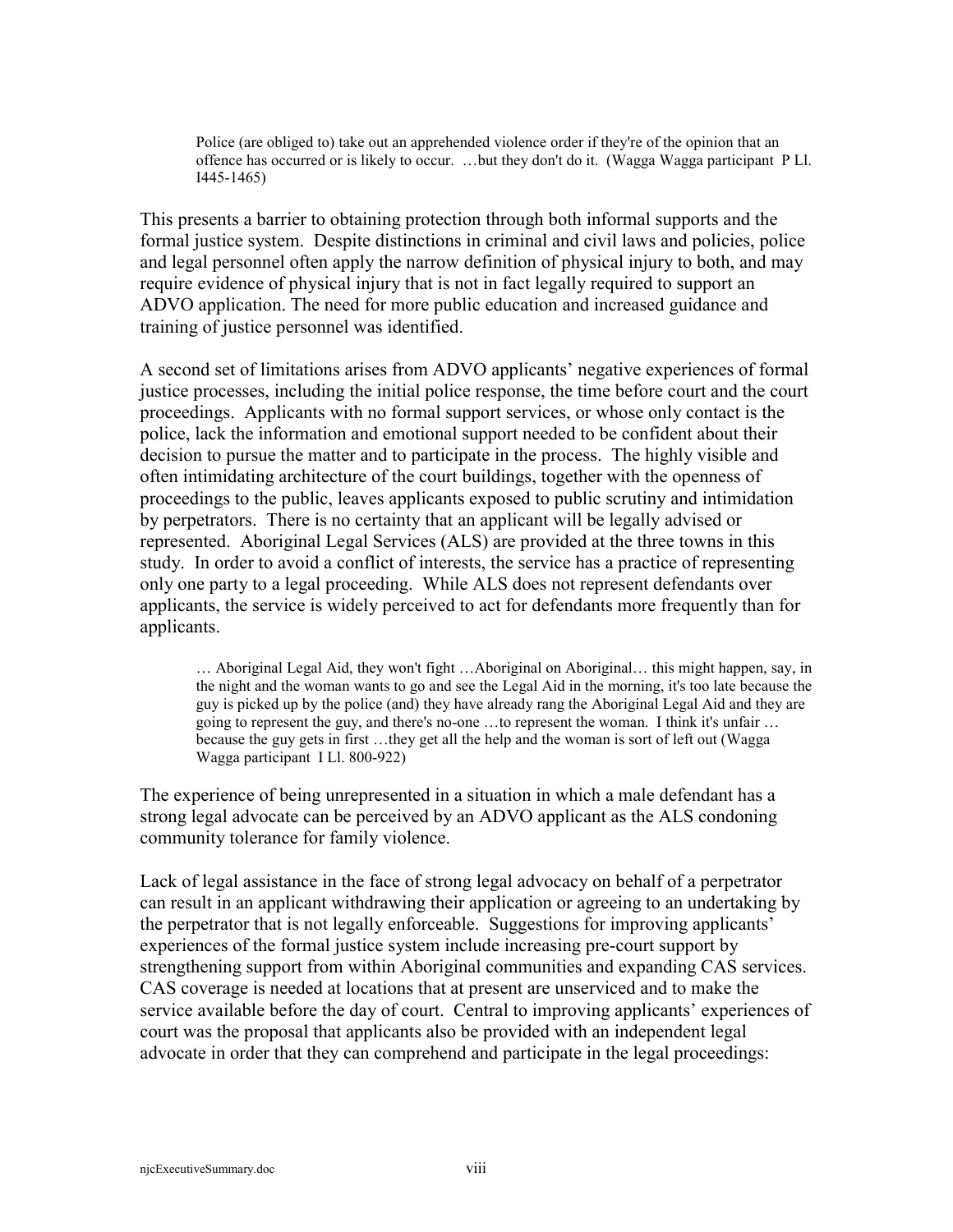The (legal professionals) even go like, "Section such-and-such," and you don't know what the hell it is. He probably knows what it all means, but we're left here in the dark. We just don't know. … I actually found that more horrific, walking in there and having these guys in suits sitting there talking between each other. They'd glance over at you … I had my daughter with me as well, because she was a victim, and she's sitting there going, "What are they saying, mum? What's going on? Are they talking about me? What do they know?" And that was really horrific; not the action that had taken place to get us there. That went right out the door. …. It was the fact of being in there. You've got huge ceilings, you've got darkness … so many nooks and crannies … you don't know who's there, you don't know what's being spoken. Then you've got this other person that sort of sits up there, all high and mighty, not even at your level; wouldn't even talk to you - they're talking about you. Everybody … talks about you but nothing is ever said to you. …. We would have walked out if it hadn't been for (the Court Assistance Scheme Worker) saying, "It's okay, it's okay." … "they're just doing their own thing". Otherwise we would have walked, definitely. (Wagga Wagga participant P Ll. 850-887)

Other ideas for improving the court process focused on increasing safety and privacy of participants. It was widely held that the court should be closed to the public and that provisions should be made for evidence to be given by way of closed circuit television (CCTV).

A third set of perceived limitations lies in the enforcement of ADVOs. The previously cited report of the evaluation of the AVO scheme states that "police allegedly did nothing in response to 30 (73.2%) of the 41 breaches reported to them" (Trimboli  $&$  Bonney 1997:68). The reports' authors observed that the police failure to enforce breaches could damage both the integrity and credibility of the justice response to domestic and family violence and undermine the system's deterrent potential (op. cit.:69). A frequent refrain by participants of this study, that an ADVO is 'just a piece of paper', reflects a widely held perception that orders are seldom breached and do not provide adequate protection from harmful conduct. Another factor that undermines the enforcement of ADVOs by Aboriginal applicants was identified as the potential for civil protection orders, when breached, to escalate into the court's criminal jurisdiction. Aboriginal women applicants are reluctant to participate in a process through which they contribute, even indirectly, to the criminalisation of a violent partner.

The identified limitations of the AVO scheme in delivering protection from family violence for many Aboriginal women in these rural towns motivate the search for more effective measures. Discussions about additional measures were about augmenting, not replacing the AVO response. Augmentation could involve the introduction of decisionmaking processes and services that could increase access to participatory decisionmaking and anti-violence programs. For example, adjournments could serve a constructive purpose of requiring the parties to participate in facilitated discussion and report the outcome of that discussion to the court.

Conditions attached to an ADVO could serve the existing function of setting limits on the perpetrator's conduct and the additional function of requiring their participation in an anti-violence program, as is possible when the violence results in criminal conviction. Successful implementation of such legal processes would require a commitment of additional resources.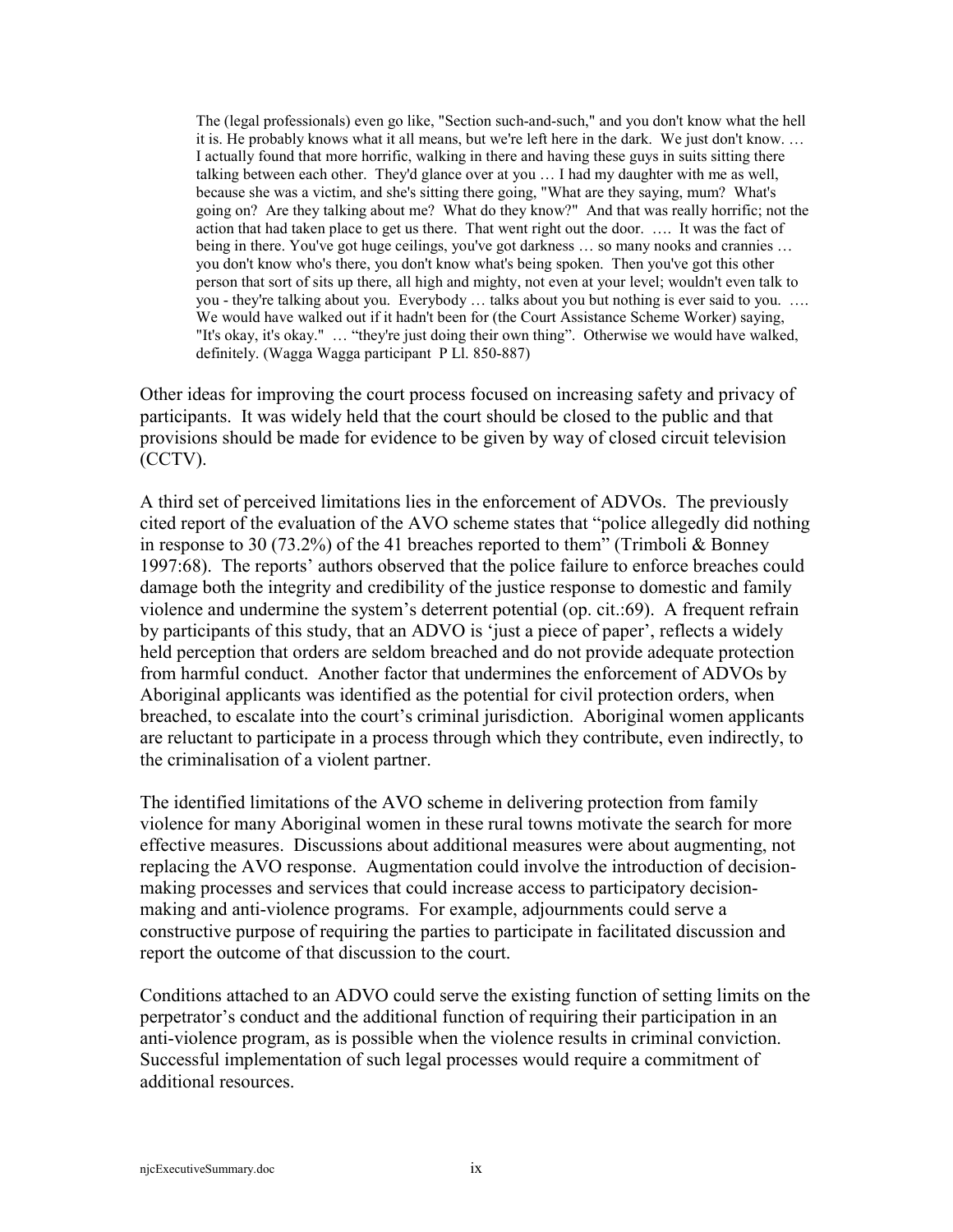#### **Additional violence prevention measures**

Formal justice interventions, through which identified offenders are subject to court orders that restrict their activity or impose criminal sanctions, are tertiary level measures in that they respond to identified incidents and individuals. Other suggestions for increasing protection from family violence in these communities extended beyond the tertiary level to the primary and secondary preventive levels.

The term 'primary intervention' is used here to describe an approach that aims to prevent family violence before it occurs. It does not have as its focus particular incidents or individuals, but the conditions identified as conducive to family violence. For example, addressing the underlying factors of socio-economic disadvantage of and cultural loss were regarded as essential foci for primary prevention that are beyond the scope of targeted family violence strategies. A primary level focus that participants identified as directly related and within the communities' control was public education. Participants believed that education initiatives should aim to change community attitudes and provide information that could empower those experiencing or witnessing family violence to confront it. While children in these communities often have access to information about the nature and impacts of family violence and available protections through school, there is concern about the lack of access for members of the wider Aboriginal communities. Culturally appropriate and accessible public education strategies discussed included outreach and group discussion, the inclusion of men, women, children and elders, and the adoption of positive terminology that reflects mutual support and cultural healing.

Secondary level interventions focus on those experiencing, or likely to experience family violence, and aim to divert or deter them from further intervention. One focus is the previously discussed need to increase the level of protection to identified at risk groups. This could be by way of improving informal support, including family, neighbours and others who are well placed to help, and formal support, through both mainstream and specialist services. Another focus of secondary interventions is the establishment of informal justice processes that divert identified cases from formal justice. An argument for the augmentation of formal justice was regarded as their potential to provide a less formal response to non-criminal forms of family violence. For instance, harmful conduct that, while not repeated or entrenched, gives the victim cause to fear that if unaddressed, the conduct could escalate into more serious and criminal acts of harm.

Participants' concerns about the potential for informal justice processes to leave victims of family violence without adequate legal protection lay behind the majority view that they should be court-connected. Thus, as adjuncts to formal justice, they are regarded here as tertiary level interventions. Discussion focused on facilitated decision making processes of mediation and restorative conferencing (NADRAC 1997). Mediation was described as a process in which the parties to the conflict are assisted by a neutral facilitator to discuss the conflict and devise a mutually agreeable resolution. Participants considered this to be appropriate only in relation to family conflicts that do not involve criminal violence, and only when the victim requests it, having full knowledge of all options, including their processes and possible outcomes. It was also specified that the process would require an inbuilt mechanism to overcome the power imbalance between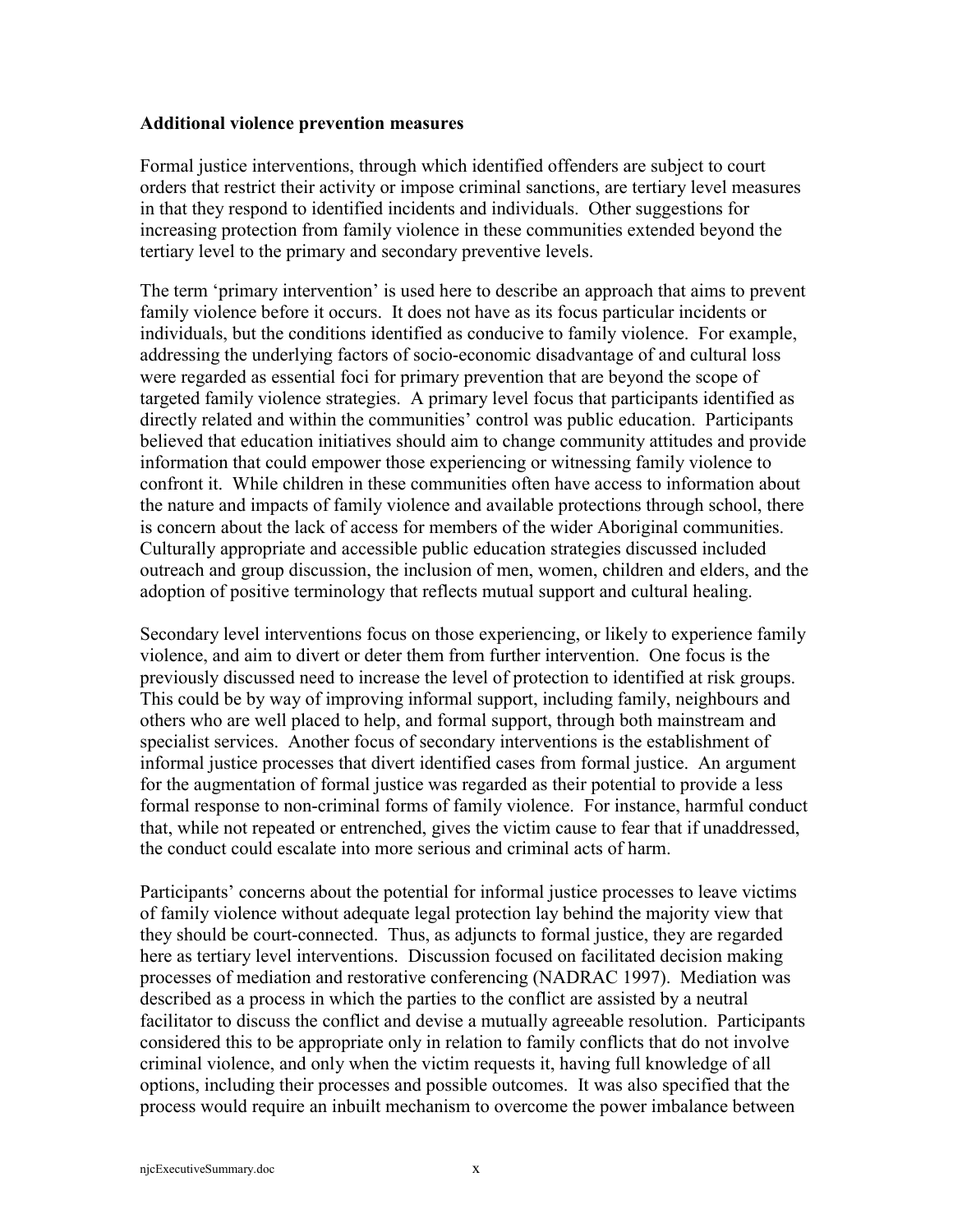the parties. An underlying concern was the mistrust of the motivation of perpetrators, who might be motivated to participate in what they perceive to be a 'soft option'. This could result in their making an agreement without any intention of adhering to it. This concern lay behind the desire for both the mediation process and outcome to be endorsed and monitored by the court. The discussion on restorative conferences was too limited to properly canvas participants' ideas. However, it can be assumed that the issues raised in relation to mediation would also apply. Two features of restorative conferencing were identified as an improvement on mediation. One was identified its potential for more people to participate in discussion, including informal support people for the parties and a wider group of affected community members and cultural leaders. This was regarded as providing a mechanism to overcome the power imbalance between the parties. Another concerned the added preventive potential that might result from the involvement of members of the wider community in acknowledging the harm and deciding the outcome of identified incidents of family violence.

Participants expressed cautious optimism about facilitated decision making forums. One attraction lies in their potential to provide an alternative to the criminalisation of noncriminal forms of family violence, and for negotiated outcomes that might include referral to counselling or rehabilitative anti-violence interventions. In ADVO matters court referrals could aim for negotiated anti-violence agreements that can be registered, monitored and breached through the court. The ideas discussed here were not about rejecting formal justice responses to family violence, but adding informal justice processes to existing responses. In this sense they accorded with the similarly cautious views of restorative justice proponents and academics:

…it might be a better world if we could have enough impact on the conditions of domination to make both the healing of the circle and the justice of the courthouse choices family violence victims are realistically able to make more often than now. (Strang & Braithwaite 2002:22)

Perpetrators of family violence were another key focus of discussion about tertiary intervention. Participants identified the need for a range of anti-violence perpetrator programs. A child focus was considered an essential program element, as was the aim of changing attitudes as well as behaviours conducive to family violence. In view of the contribution of cultural loss and substance abuse to family violence, cultural healing and breaking dependency were also identified as important components of anti-violence programming.

Participants identified some key principles they believed should underpin the introduction of any reforms or new initiatives for preventing and responding to family violence within their communities. These included whole of community approaches, involving potential perpetrators and victims of violence, including men and women, children and elders. Such approaches were favoured for their potential to empower the communities and to be community owned and driven. Because the social problems within the problems have emerged in the two hundred years of colonisation, participants argued for a long-term commitment from governments, with responses decided through a process of local consultation. This is in contrast to many past government efforts that have been marked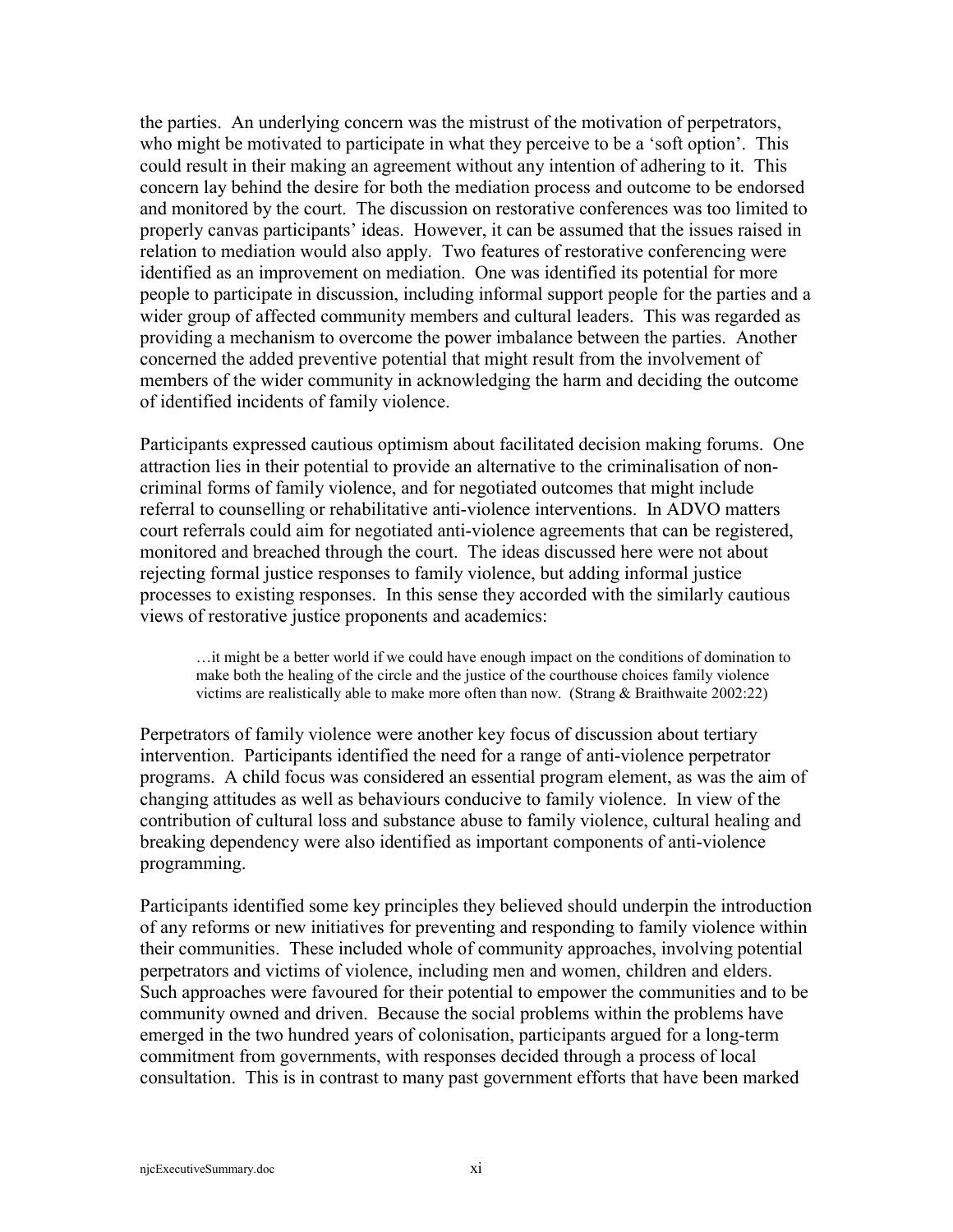by token consultation, if any, and by short-term political imperatives and pilot program funding.

Participants' ideas about the approach to providing their communities with increased protection from family violence are in keeping with principles identified by Indigenous policy makers and advocates. The New South Wales Aboriginal Justice Advisory Council (AJAC) supports the principles of the Ministerial Council on Aboriginal and Torres Strait Islander Affairs (MCATSIA). Rather than decriminalising violence or decreasing the level of responsibility (and criminal prosecutions) for offenders of violence, AJAC argues for a framework in which family violence can be holistically dealt with. It is argued that family violence responses should be guided by:

- Leadership provided by local Aboriginal communities;
- Victims and their families rights and safety are paramount;
- That offenders accept full responsibility for their violence;
- That communities unique and diverse needs are respected and that responses are flexible enough to deal with local and emerging needs of communities; and
- That responses are holistic and uphold spirituality and cultural application.
	- (Aboriginal Justice Advisory Council undated:4)

In an evaluation of crime prevention programs implemented in Indigenous communities elsewhere, in Australia, New Zealand and Canada, Cunneen found:

The common themes in evaluations of family violence programs include the need for holistic approaches, the utilisation of community development models which emphasise selfdetermination and community ownership, the provision of culturally sensitive treatment which respects traditional law and customs and involves existing structures of authority such as elders, including women. (Cunneen 2001:9)

### **Conclusion**

Improvements in the access to and use of the AVO scheme by Aboriginal women in these inland rural remote towns require systemic reform and the development of a continuum of culturally relevant initiatives and services. Violence prevention programs will focus on education, cultural healing and leadership. An improved and extended range of geographically and culturally relevant services and supports is needed for women seeking safety from family violence for themselves and their children. Services are needed that support early intervention and resolution of family conflict, and provide opportunities for perpetrators to reduce harmful behaviours. Within this framework provisions could be made within the AVO scheme for access to court-connected facilitated decision making processes and anti-violence agreements that are supported by perpetrator programs.

References

Aboriginal Justice Advisory Council (AJAC). Undated, *Holistic community justice: a proposed response to Aboriginal family violence* (online). http://www.lawlink.nsw.gov.au/ajac [Accessed 17 June 2002]. Alston, M. 1997, Violence against women in a rural context. *Australian Social Work,*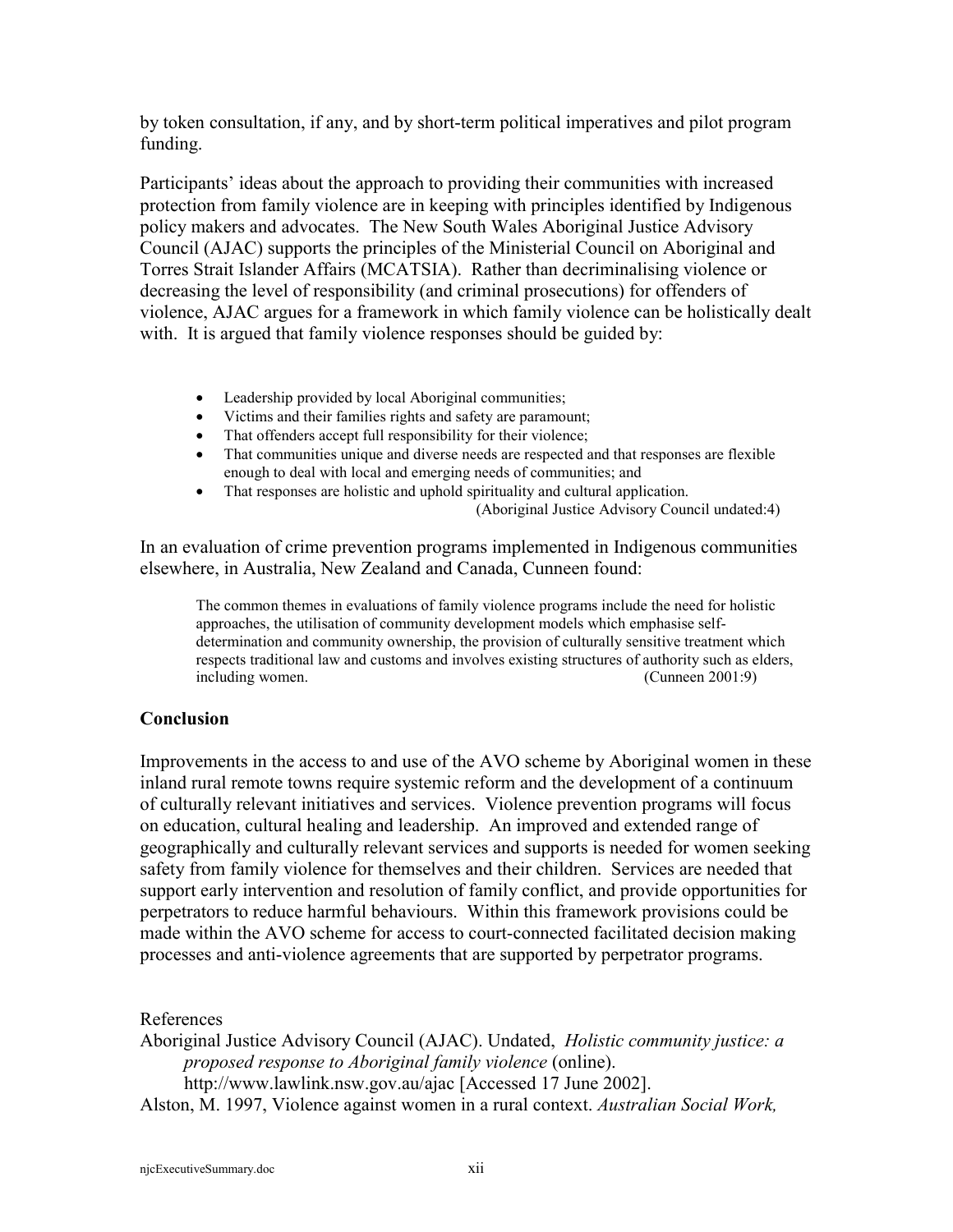**50**(1), pp.15-22.

Atkinson, J. 1996, A nation is not conquered. *Aboriginal Law Bulletin,* **3**(80), pp.4-9.

Australian Bureau of Statistics. *2001 Census of population and housing - basic community profiles state of New South Wales* (online).

http://www.abs.gov.au/websitedbs/d3310108.nsf [Accessed 17 June 2002].

- Australian Bureau of Statistics. 1997, *Population: Special article A profile of Australia's Indigenous people (Year Book Australia 1996)* (online). http://www.abs.gov.au/ausstats/abs@.nsf/94713ad445ff1425ca25682000192af2/36 89... [Accessed 17 Jan. 2002].
- Australian Bureau of Statistics. 2000, *Themes regional statistics data NSW 2000 SLA* (online).
	- http://www.abs.gov.au/websitedbs/c311215.nsf/20564c23183fdaca25672100813ef 1... [Accessed 17 Jan. 2002].
- Bradfield, J. & Nyland, J. 1998, *Evaluation of the NSW Women's Domestic Violence Court Assistance Scheme: a Report to the NSW Legal Aid Commission*. Bradfield Nyland Group.
- Cunneen, C. 2001, *The impact of crime prevention on Aboriginal communities* (online). http://www.lawlink.nsw.gov.au/ajac [Accessed 12 June 2002].
- Kelly, L. 1999, Indigenous Women's Stories Speak for Themselves. *Indigenous Law Bulletin,* **4**(25), pp.4-7.
- Keys Young 1998, *Against the Odds: How Women Survive Domestic Violence*. Office of the Status of Women, Commonwealth of Australia, ACT.
- Laing, L. 2000, *Progress, Trends and Challenges in Australian Responses to Domestic Violence: a Background Paper to the Issues Paper Series*. Issues Paper 1, Australian Domestic & Family Violence Clearinghouse, UNSW, Sydney.
- Memmott, P., Stacy, R., Chambers, C. & Keys, C. 2001, *Violence in Indigenous Communities*. National Crime Prevention, Commonwealth of Australia, ACT.
- Moore, E. 1999, *Users' Views: a Review of the Chamber Magistrate and Local Courts Services*. Centre for Rural Social Research & NSW Attorney General's Department, Wagga Wagga, NSW.
- National Alternative Dispute Resolution Advisory Council (NADRAC) 1997, *Alternative Dispute Resolution Definitions*. Commonwealth Attorney General's Department, Canberra, ACT.
- NSW Attorney-Generals Department, 2000, *Apprehended Violence Statistics Years 1998 & 1999*. Director's Office, Local Courts Statistics Office, Sydney, NSW.
- NSW Bureau of Crime Statistics and Research. 2001, New *South Wales criminal court statistics - apprehended violence orders granted 1996-1999* (online). http://www.lawlink.nsw.gov.au/bocsar1.nsf/pages/courstatsindex [Accessed 17 Jan. 2002].
- NSW Bureau of Crime Statistics and Research. 2001, NSW *recorded crime statistics by area 1995-2000* (online). http://www.lawlink.nsw.

gov.au/bocsar1.nsf/pages/crimestatsindex [Accessed 17 Jan. 2002].

- Strang, H. & Braithwaite, J. (Editors). 2002, *Restorative justice and family violence.* Cambridge University Press, UK.
- Trimboli, L. & Bonney, R. 1997, *An Evaluation of the NSW Apprehended Violence Order Scheme*. NSW Bureau of Crime Statistics and Research, Sydney, NSW.